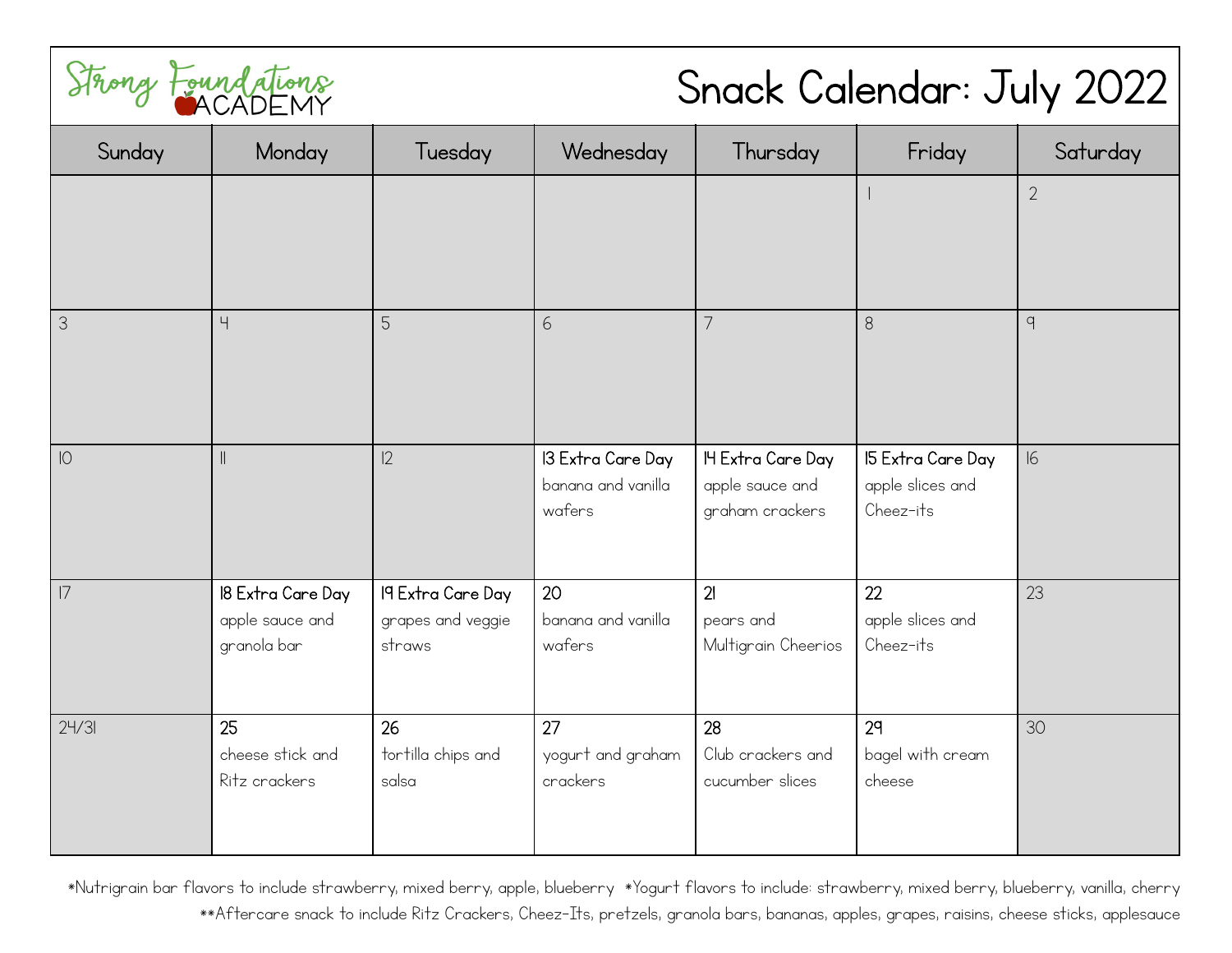

## Snack Calendar: August 2022

| Sunday         | Monday                              | Tuesday                                         | Wednesday                                          | Thursday                                   | Friday                             | Saturday |
|----------------|-------------------------------------|-------------------------------------------------|----------------------------------------------------|--------------------------------------------|------------------------------------|----------|
|                | banana and vanilla<br>wafers        | $\overline{2}$<br>yogurt and graham<br>crackers | 3<br>carrots, ranch, and<br>granola bar            | Ч<br>Club crackers and<br>cucumber slices  | 5<br>bagel with cream<br>cheese    | 6        |
| $\overline{7}$ | 8<br>Cheese stick and<br>Chex mix   | q<br>apple sauce and<br>granola bar             | $\overline{10}$<br>carrots, ranch, and<br>goldfish | $\mathbf l$<br>grapes and veggie<br>straws | 12<br>yogurt and<br>Nutrigrain bar | 3        |
| 4              | 5<br>Banana and vanilla<br>wafers   | 6 <br>apple sauce and<br>granola bar            | 7<br>Club crackers and<br>cucumber slices          | 8<br>yogurt and graham<br>crackers         | 9<br>pears and Goldfish            | 20       |
| 21             | 22<br>applesauce graham<br>crackers | 23<br>carrots, ranch, and<br>granola bar        | 24<br>Cheese stick and<br>Ritz crackers            | 25<br>pears and vanilla<br>wafers          | 26<br>yogurt and<br>Nutrigrain bar | 27       |
| 28             | 29<br>Banana and granola<br>bar     | 30<br>applesauce and<br>veggie straws           | 3 <sub>l</sub><br>grapes and Chex<br>mix           |                                            |                                    |          |

\*Nutrigrain bar flavors to include strawberry, mixed berry, apple, blueberry \*Yogurt flavors to include: strawberry, mixed berry, blueberry, vanilla, cherry \*\*Aftercare snack to include Ritz Crackers, Cheez-Its, pretzels, granola bars, bananas, apples, grapes, raisins, cheese sticks, applesauce